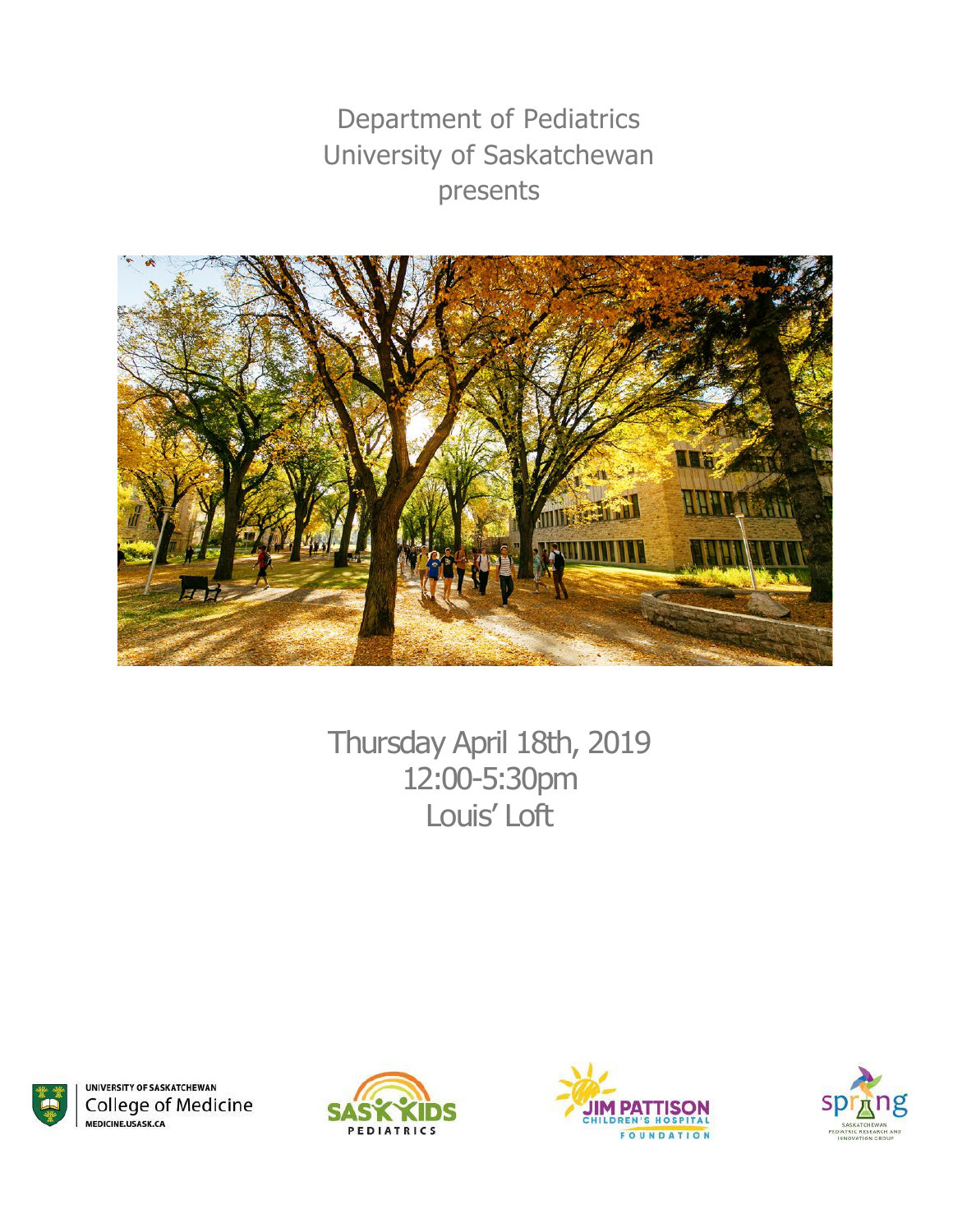# Child Health Research Trainee Day Thursday, April 18, 2019 12:00-5:30pm Louis' Loft

| 12:00pm       | Lunch                                                                                                                                                                                     |
|---------------|-------------------------------------------------------------------------------------------------------------------------------------------------------------------------------------------|
| 12:25-12:30pm | <b>Welcome and Open Remarks</b>                                                                                                                                                           |
| 12:30-12:45pm | Mays Al-Dulaymi (Post-Doctoral Fellow, Pediatrics). Targeted mass spectrometric<br>metabolomic analysis of urine: a promising approach for asthma diagnosis and<br>management in children |
| 12:45-1:00pm  | Mehrieh Rahimi (Resident, Pediatrics). Inspissated Bile Syndrome secondary to<br>hemolytic disease of newborn                                                                             |
| 1:00-1:15pm   | Mahdi Rostami Haji Abadi (PhD Student, Kinesiology). Children with autism spectrum<br>disorder have sustained bone deficits in the radius and tibia shaft: 1-year follow-up               |
| 1:15-1:30pm   | Natasha Boyes (PhD Student, Kinesiology). Waist circumference determination in<br>children with congenital heart disease: a CHAMPS cohort study                                           |
| 1:30-1:45pm   | Natalie Houser (PhD Student, Kinesiology). Physical Literacy of Children with Congenital<br>Heart Disease: Comparison to Healthy Population References - A CHAMPS Cohort<br>Study.        |
| 1:45-2:00pm   | <b>Break</b>                                                                                                                                                                              |
| 2:00-2:15pm   | Shatabdi Goon (Masters Student, Community Health and Epidemiology).<br>Environmental determinants of physical activity and sedentary behavior in children.                                |
| 2:15-2:30pm   | Yuwen Zheng (Masters Student, Kinesiology). Grip strength helps differentiate boys<br>with lower distal radius bone strength                                                              |
| 2:30-2:45pm   | Trevor Krysak (Undergraduate Student, Anesthesiology). Pediatric sedation outside the<br>OR: How are we doing?                                                                            |
| 2:45-3:00pm   | Sandi Yao (Undergraduate Student, Medicine). Retrospective review: an evaluation of<br>screening tools for growth hormone deficiency in pediatrics                                        |
| 3:00-3:15pm   | Taylor Kobussen (Undergraduate Student, Medicine). Complex chronic patients in<br>the pediatric intensive care unit: perspectives from their healthcare providers                         |
| 3:15-3:30pm   | <b>Break</b>                                                                                                                                                                              |
| 3:30-5:30pm   | <b>POSTER PRESENTATION JUDGING SESSIONS</b>                                                                                                                                               |
| 4:00pm        | <b>Poster Viewing</b>                                                                                                                                                                     |
|               |                                                                                                                                                                                           |







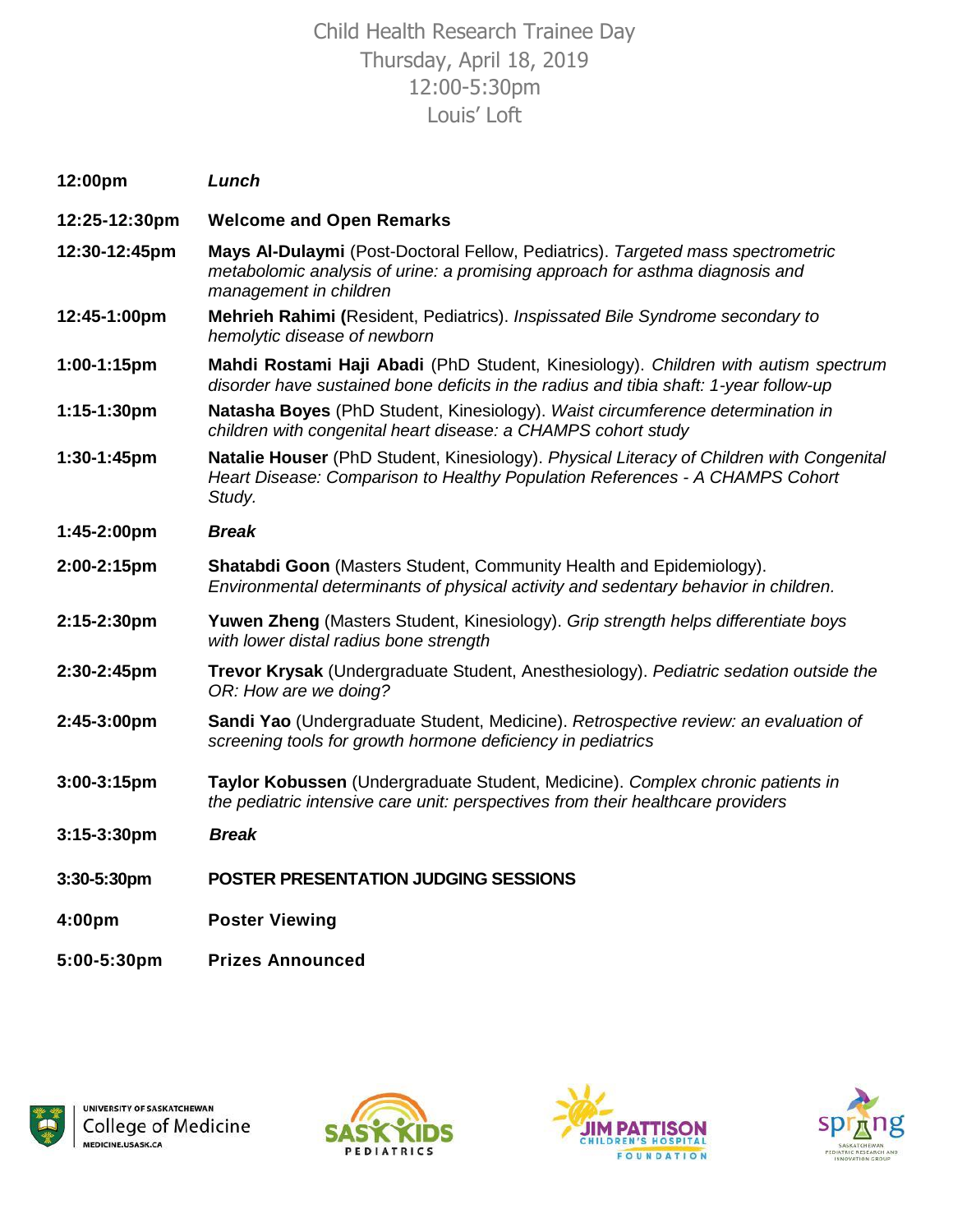# **ORAL PRESENTATIONS**

# **12:30pm-12:45pm**

# *Targeted mass spectrometric metabolomic analysis of urine: a promising approach for asthma diagnosis and management in children*

**Mays Al-Dulaymi**, Chun Che, Joan Dietz, Anas El-Aneed, Darryl Adamko Background: Pediatric asthma management can be a challenge in a typical primary care setting where we often lack objective tests for asthma diagnosis and severity. Metabolomics is the study of small molecules created by cellular metabolic activity. We have demonstrated that asthma has a different metabolomic profile compared to healthy children. We have identified 50 urinary metabolites as potential diagnostic biomarkers for asthma. Recently, we developed targeted mass spectrometry (MS)-based methods to accurately quantify these biomarkers in urine. For this project, we hypothesize that our novel MS-based method will differentiate healthy children from those with asthma. We also expect that we will see changes in the urine of children with asthma depending on whether they have well controlled asthma versus uncontrolled asthma.

Methods: To diagnose asthma in young children, we obtained urine samples from healthy children or those with asthma (n=100 each) diagnosed at 5 years of age from the CHILD birth cohort. To determine asthma severity, we recruited children with atopic asthma (n=18) and followed them monthly from July to November (Seasonal Study). An Asthma Control Questionnaire, Mini Pediatric Asthma Quality of Life Questionnaire and Asthma Control Test were filled at each visit. Pulmonary function tests were performed on all children 6 years of age or older. Urine samples were collected from all children during their appointments. The urine samples were analyzed using our targeted liquid chromatography tandem mass spectrometric platform and value were normalized to creatinine. Partial least squares discriminant analysis (PLS-DA, SIMCA) was used on these data to create models of separation. Results: Urine samples from the CHILD study generated a model of separation between healthy and asthmatic children with an R2 value of 0.74 and a Q2 value of 0.68. The model included 21 metabolites attained from the variables of importance plot. The separation model correctly classified the validation test set with 78% accuracy. In the seasonal cohort, there were 21 instances where patients' asthma control worsened and 30 instances where their asthma control improved. PLS-DA modelling generated a separation model of controlled and uncontrolled asthma with an R2 value of 0.72 and a Q2 value of 0.592. Blinded analysis could not be done as we lacked a test set of children. We will do this in the near future with a separate cohort of children that we have acquired. Conclusions: Urine metabolomic analysis attained positive results in the differentiation of asthma from healthy control children. It also suggests there is a metabolome of asthma severity. This work requires validation using larger test sets, which is underway using current funds.

# **12:45pm-1:00pm**

# *Inspissated Bile Syndrome secondary to hemolytic disease of newborn*

**Mehrieh Rahimi** Veronica Samedi, Kaarthigeyan Kalaniti; Iram Musharaf; Martha Lyon; Roona Sinha; William Bingham

# Introduction:

The clinical experience with hemolytic disease of the newborn (HDN) and its post-icteric sequelae is limited among high-income countries because of nearly four decades of effective prevention care1. Inspissated bile syndrome (IBS) is a rare but serious complication of HDN². In this case report, we present a case of IBS in a term infant with HDN and describe parallel serum dynamics. Case:

The mother of our patient is a 33-year-old O-negative woman. Her past obstetrical history was remarkable for two spontaneous abortions due to alloimmunizations and hydrops. Among her seven living children, one required exchange transfusion therapy as a newborn. During her most recent pregnancy, she had no prenatal care. The first prenatal ultrasound was done on admission to the obstetric ward and signs of progressing hydrops (cardiomegaly, pericardial and pleural effusion, and ascites) were noted, thus, an emergency caesarean section was performed. A male infant, approximately 34 weeks of gestation, was delivered with Apgar scores of 2, 5 and 6 at the first, fifth and tenth minutes, respectively.

The infant was markedly pale and mottled, his cord hemoglobin and bilirubin were 16 g/L and 79 µmol/L, respectively. He required a double volume exchange transfusion, two doses of IVIG, and intensive phototherapy for the management of ongoing HDN. In spite of these interventions, the jaundice persisted, and after first week of life the direct bilirubin surpassed the indirect. An unusual color of serum was noted simultaneously with progression of cholestasis (image 1), and these findings correlated with degree of haemolysis and levels of direct bilirubin (table 1). A liver sonogram showed a dilated common hepatic duct and a dilated common bile duct with a fluid‐ debris level (biliary sludge). These findings supported the diagnosis of IBS. After initiation of ursodeoxycholic acid, jaundice improved, and total and direct bilirubin levels were normalized. Discussion:

Exaggerated haemolysis secondary to HDN leads to bilirubin overload and triggers cholestasis. The excess of bilirubin densifies as calcium bilirubinate sludge in bile ducts and causes inspissated bile duct syndrome. Possible predisposing factors for the IBS in neonates usually include prematurity, sepsis, parenteral nutrition, and use of diuretics. In our case few predisposing factors (haemolysis, prematurity, suspected sepsis) were present.

# **1:00pm-1:15pm**

# *Children with autism spectrum disorder have sustained bone deficits in the radius and tibia shaft: 1-year follow-up*

**Mahdi Rostami Haji Abadi**, J.D. Johnston, Saija Kontulainen Introduction: Poor bone development during childhood may explain an elevated risk of fracture in individuals with ASD. Previous studies reported 13- 30% lower aBMD z-scores for total body, lumbar spine, hip and femoral neck measures in children with ASD when compared to TD children while aBMD changes were comparable. One study also indicated 10-20% deficit in bone microstructure and strength at the distal radius and tibia in children with ASD. The literature has limited prospective evidence of bone mass, structure and estimated strength development in children with ASD. Our objective was to compare radius and tibia bone mass, structure and estimated strength between children with ASD and their TD controls at baseline and after 1-year follow-up.

Methods: We followed 13 children with ASD (12 boys) (mean age at baseline: 10.2, SD 2.8 yrs) and 32 TD children (15 boys) (mean age 10.7, 1.7 yrs). We used our standard protocols to obtain radius and tibia peripheral quantitative computed tomography (pQCT) scans at the distal and shaft sites of the radius and tibia at baseline and after one year. Outcomes included total area, and cortical content as well as density-weighted polar section modulus, a strength measure assessing resistance to torsional loading. As there were no between-group differences in age, body size or maturity (age from peak height velocity), we used MANOVA to compare bone outcomes between the groups at baseline. We normalized follow-up bone outcomes to 1-year change. We used repeated measures MANOVA to compare 1-year changes between the groups.

Results: There was a significant main effect of the group (Wilks' Lambda = 0.413, F (1, 35) = 2.233, p=0.044) but no interaction between group  $\times$  time (Wilks' Lambda =  $0.643$ , F  $(1, 35)$  =  $0.871$ ,  $p > 0.05$ ). At baseline, radius shaft total area, cortical area, cortical content and estimated bone strength were 22- 37% lower in children with ASD when compared to TD children. Tibia shaft cortical area and cortical content were 19-22% lower.

Conclusions: Observed 19-37% deficits in bone mass, structure and strength at radius and tibia shafts in children with ASD were sustained over 1-year follow-up.

# **1:15pm-1:30pm**

# *Waist circumference determination in children with congenital heart disease: a CHAMPS cohort study*

**NG Boyes**; E Barbour-tuck, CR Tomczak; DS Lahti; CL Baril; C Pockett; S

Runalls; A Kakadekar; S Pharis; TJ Bradley; KD Wright; M Erlandson Background: Children with congenital heart disease are at an elevated risk of future cardiovascular disease. Abdominal obesity (measured as waist circumference) is a risk factor for adult onset of cardiovascular disease and is correlated with low physical activity levels, commonly found in children with congenital heart disease.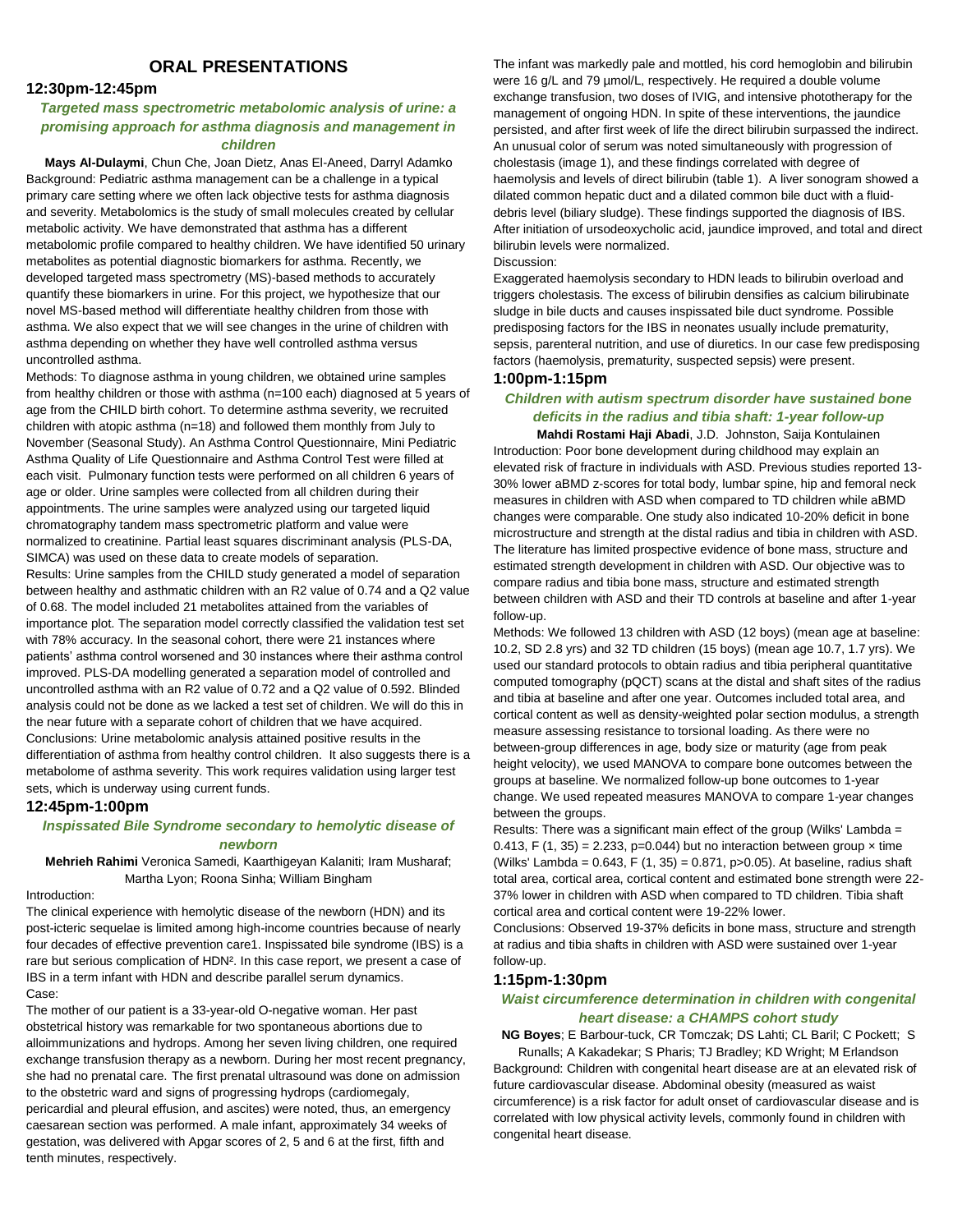Elevated waist circumference may be a mechanism by which cardiovascular disease risk is elevated in children with congenital heart disease, but there is a paucity of data on body composition in this population. Objective: The purpose of this study was to investigate differences in waist circumference in children with and without congenital heart disease and predictors of waist circumference. We hypothesized that children with congenital heart disease would have higher measures of waist circumference when accounting for relevant confounders (i.e., physical activity level, birthweight, lean mass, and sex).

Patients: Thirty-two children with congenital heart disease (10.9  $\pm$  2.6 years; 12 female) from the Children's Healthy-Heart Activity Monitoring Program in Saskatchewan, and 23 healthy controls (11.7  $\pm$  2.5 years; 10 female) were studied.

Outcome Measures: Waist circumference, physical activity (children/adolescent physical activity questionnaire), body composition (lean mass; dual x-ray absorptiometry), and birthweight were measured.

Analysis of covariance and independent samples t-tests were used to assess differences between groups (p < 0.05).

Results: Children with congenital heart disease had greater waist circumference than controls when controlling for lean mass, physical activity, birthweight, and sex  $(F = 4.488, p = 0.039)$ . Physical activity scores, lean mass, and birthweight were not significantly different between groups (all  $p > 0.05$ ).

Conclusion: Waist circumference, a surrogate for abdominal adiposity, is higher in children with congenital heart disease compared to age-matched controls, when accounting for relevant covariates. Abdominal adiposity may be a key factor in disease development and progression in this population, thus studies exploring the role of waist circumference in the etiology of cardiovascular disease in the CHD population are clearly warranted.

# **1:30pm-1:45pm**

# *Physical Literacy of Children with Congenital Heart Disease: Comparison to Healthy Population References - A CHAMPS Cohort Study.*

**Houser, N.E.,** Chapelski, M., Lahti, D., Tomczak, C.R., Wright, K.D., Pocket, C., Bradley, T.J., Pharis, S., Kakadekar, A., Erlandson, M.C.

BACKGROUND: It is well known that regular physical activity (PA) participation can have a positive influence on the healthy growth and development of children, affecting various physical, psychosocial, and cognitive aspects. Although PA programming is safe and recommended for children with congenital heart disease (CHD), physical inactivity levels and development of mental health disorders such as anxiety are much greater in this population. Fundamental movement skills (competence) and movement confidence (two components of physical literacy) play important roles in physical activity participation, yet there currently exists little evidence on the development of these components in children with CHD, or how movement competence and confidence compares to the healthy population. As such, this research seeks to determine how physical competence and self-confidence of children with CHD compares to healthy controls.

METHODS: A sample of children with CHD, and healthy age matches from across Saskatchewan had components of their physical literacy assessed according to the PLAYfun and PLAYself protocols. These tools measure physical competence and self-confidence, respectively, two components that make up the concept of physical literacy. One sample t-tests were run to determine how the scores of children with CHD differ from those in the healthy groups. For the purpose of this comparison, age ranges were created as follows; 8-9 years, 10-11 years, and 12-14 years.

RESULTS: PLAYfun analyses in a sample of children with CHD (n=18) and healthy match averages from a sample of n=300, demonstrated that overall children with CHD had statistically significant lower PLAYfun scores than the healthy control group (t(17)= -3.44, p=0.003). When grouped by age ranges, a significant difference was found only in the children with CHD and healthy control group aged 12-14 years  $(t(8) = -3.95, p=0.004)$ . PLAYself analyses in a sample of n=13 children with CHD and n=328 of healthy age match averages demonstrated that there was overall no significant difference in PLAYself scores between the groups  $(t(12)= -1.01, p=0.33)$ . When grouped by age ranges, a significant difference was found only in the children with CHD and healthy control group aged 12-14 years  $(t(6) = -4.13, p=0.006)$ .

CONCLUSION: There exist differences in movement competence and selfconfidence between children with CHD and healthy controls. These findings suggest that there is an opportunity to enhance the physical literacy opportunities for children with CHD, in an attempt to merge the gap between this population and healthy children their age.

# **2:00pm-2:15pm**

# *Environmental determinants of physical activity and sedentary behavior in children*

# **Shatabdi Goon,** Dr. Nazeem Muhajarine

Background: Physical activity is critical to the health and well-being of children. The evidence based on the associations between neighborhood environments and children's physical activity is still developing, compared to that among adults. A better understanding whether and how neighborhood environments influence children's physical activity is therefore necessary to promote health and wellbeing in children.

Objectives: This study aimed to estimate the associations between children's perceived, or objectively measured, neighborhood environments with accelerometer-assessed physical activity, specifically: light physical activity (LPA), moderate to vigorous physical activity (MVPA), and sedentary time (ST) among children aged 10 to 14 years.

Methods: This longitudinal study builds on Smart Cities Healthy Kid's study conducted in Saskatoon during the 2009-2015 school years. The perceived and objective measures of neighborhood environments were collected by both children using surveys and independent trained assessors using two validated, replicable tools (Neighborhood Active Living Potential, NALP, and Irvine Minnesota Inventory, IMI). Linear mixed-effect models estimated the associations between neighborhood environments and children's activity over time.

Results: Data were analyzed from 800 participants (10.97 ± .014 years; 44.5% female children). Participants accumulated mean of 78.74 min/day of moderate-to-vigorous PA (MVPA), 338.87 min/day of LPA and 273.32 min/day of ST during accelerometer wear-time (769.68 min/day). After adjusting for potential confounder, we found that, children residing in neighborhoods perceived as safe, with good services/facilities, and sidewalks/parks were significantly more likely to be physically active and to engage in less of sedentary behavior. Objectively measured neighborhood safety showed a strong, positive association with MVPA (estimate: 8.19 (95% confidence interval (CI): 5.86, 10.52), p=0.001), however, had no impact on ST.

Conclusion: Safe, walkable, and aesthetically pleasing neighborhoods, with access to overall and specific destinations and services were found to influence children's physical activity and sedentary time. Further contextspecific studies are required.

# **2:15pm-2:30pm**

# *Grip strength helps differentiate boys with lower distal radius bone strength*

# **Yuwen Zheng**, James Johnston, Saija Kontulainen

Introduction

Grip strength has been associated with bone size and strength at the radius shaft in children. However, the role of grip strength in predicting variance in distal radius bone strength, specifically bone failure load and stiffness obtained from high-resolution imaging and finite element (FE) analysis, has not yet been reported. Our objectives were to test following hypotheses: (1) grip strength would independently predict distal radius bone failure load and stiffness at the distal radius in children; and (2) children with grip strength below the 50th percentile would have lower failure load and stiffness at the distal radius when compared to those with grip strength equal or above the 50th percentile.

# Methods

We recruited 160 typically developing children (ages 7-14yrs) from local schools. We included 137 (75 girls) participants (mean age 10.5yrs, SD 1.8) with valid maximal grip strength (kg) measurement and high-resolution peripheral quantitative computed tomography (HR-pQCT) scans at the distal radius of dominant limb. We analyzed scans with manufacturer-provided FE software to obtain bone failure load (N) and stiffness (kN/mm).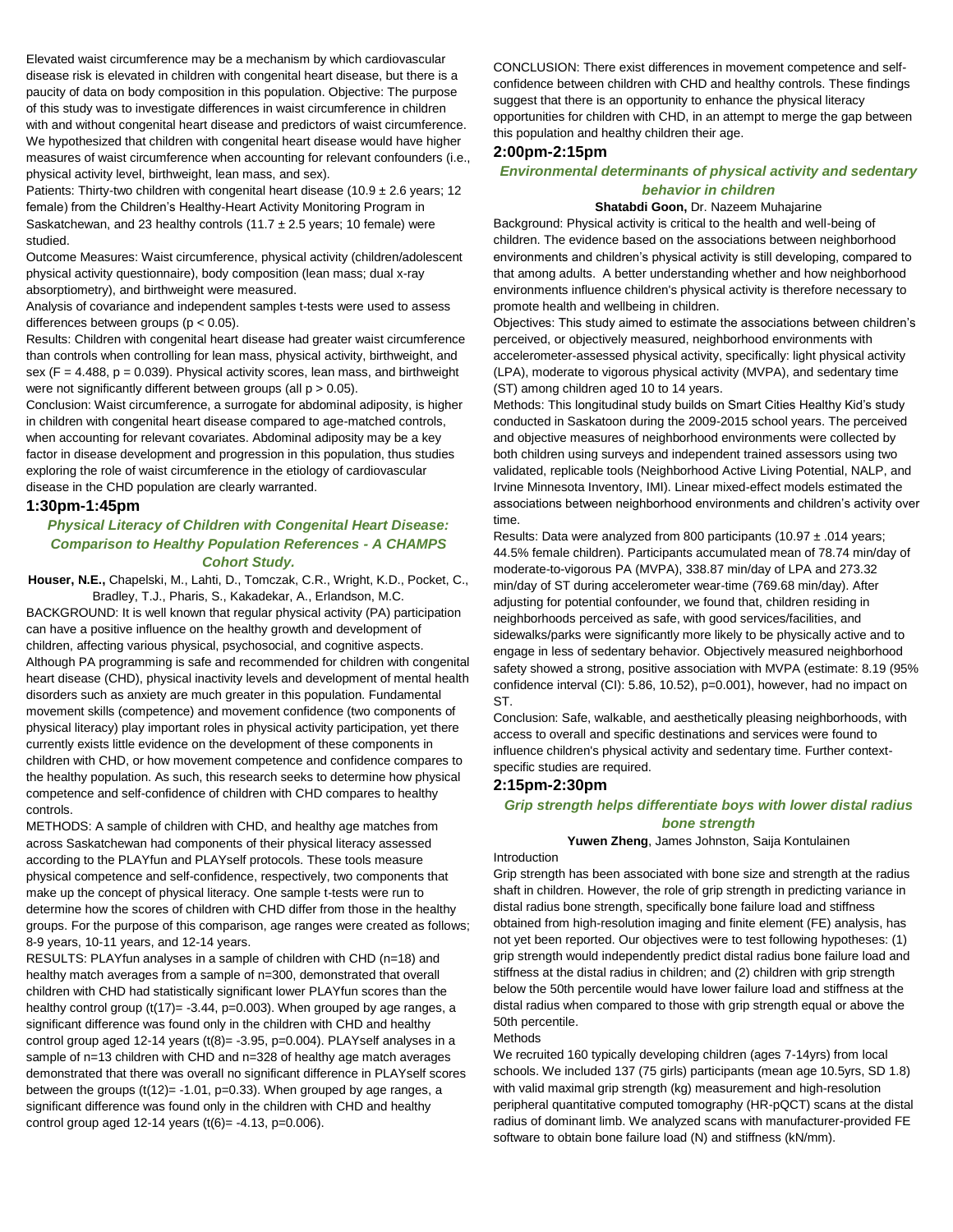We tested Hypothesis #1 using hierarchical regression analyses to predict variance in failure load or stiffness by entering grip strength in the (base) model with forearm muscle area. We report change in model fit  $(IR<sup>2</sup>)$  and standardized beta coefficient (std.β) for predictors. To address Hypothesis #2, participants were first categorized as having a grip strength <50th or ≥50th percentile groups, based on Canadian grip strength reference values. We compared bone failure load and stiffness between groups using MANCOVA, adjusting for maturity in boys and body mass and forearm muscle area in girls.

# Results

Grip strength improved model fit when included with muscle area to predict variance in failure load and stiffness in both boys and girls ( $\Box$ R<sup>2</sup>:0.03-0.15, std.β: 0.29-0.48, *p*<0.05). Boys with a grip strength <50th percentile had 18% and 19% lower distal radius failure load and stiffness, respectively, than boys with the grip strength ≥50th percentile group (p<0.01). In girls, there were no differences in failure load and stiffness between the groups.

### **Conclusions**

Grip strength independently predicted distal radius failure load and stiffness in both boys and girls. Boys with grip strengths below the 50th percentile had, on average, 18-19% lower failure load and stiffness than their peers with grip strengths equal or above the 50th percentile of Canadian grip strength reference data.

# **2:30pm-2:45pm**

# *Pediatric sedation outside the OR: How are we doing?*

**Trevor M. Krysak BSc,** Jonathon Gamble MD FRCPC Introduction: Historically, pediatric sedation was largely provided in the operating room (OR). This care has become common in other settings such as the emergency department (ED). Common indications for sedation include fracture reduction, laceration repair, and dressing changes in addition to many others. When the procedure cannot be completed in the ED a second sedation usually occurs in the operating room, exposing the child to additional risk. This study evaluated: 1) reasons for ED procedure failure 2) adherence to guidelines for pediatric procedural sedation.

Methods: A guideline checklist tool was developed to evaluate guideline adherence and record reasons for procedure failure. This tool was applied to evaluate electronic charts of pediatric procedural sedations at Royal University Hospital from Jan 2017 to April 2018. The same tool was used to prospectively observe pediatric procedural sedations in the ED from May 2018 to August 2018. Data sets were analyzed using Microsoft Excel to provide summary statistics. At the completion of this data collection a focus group of pediatric emergency physicians was convened to elicit responses to the data and our study questions.

Results: A total of 114 retrospective charts were reviewed and 8 prospective cases were observed. The retrospective chart review found a procedure failure rate of 4.4% with the most common reason being inadequate fracture reduction needing open reduction and internal fixation. The most common deviations from guideline practice recommendations included: failure to follow minimal fasting (25%) and a lack of immediately available rescue drugs (51.0%). Other guideline deviations included a lack of: blood pressure monitoring, application of monitors prior to initiation of sedation, vital sign and level of consciousness monitoring during recovery.

Conclusions: These results highlight gaps in practice. Our group is planning further data collection to enrich our data set in efforts to draw stronger conclusions.

# **2:45pm-3:00pm**

# *Retrospective review: an evaluation of screening tools for growth hormone deficiency in pediatrics*

**Sandi Yao**, Mark Inman, Martha Lyon, Prosanta Mondal, Munier Nour Growth hormone deficiency (GHD) is a rare cause of growth failure in children that results from an inadequate production of growth hormone (GH) by the pituitary gland. In the past couple decades, the success of treating GHD with synthetic recombinant human GH (rhGH) has subsequently directed more focus towards making an accurate diagnosis, which has proven to be challenging for a number of reasons. While GH stimulation testing is the gold standard for diagnosing GHD, its results are best interpreted within the context of an integrated auxologic, radiological, biochemical, and neuroimaging assessment, It is well-recognized that an accurate diagnosis of GHD is restricted by laboratory assay limitations.

Screening tests such as the serum insulin-like growth factor 1 (IGF-1) assay are often employed to select pediatric candidates who would subsequently undergo confirmatory GH stimulation testing. However, concerns have emerged over the reliability of the IGF-1 assay in serving as a screening tool for identifying patients for further GH stimulation testing. In this retrospective review, we analyzed data from 57 patients who underwent GH stimulation testing by the Pediatric Endocrine Division from March 2014- June 2019. The purpose was to assess the way pre-test criteria are associated with GH stimulation testing results in order to provide quality assurance in regards to IGF-1 assay employment. We found that while the IGF-1 assay is associated with GH stimulation testing results (p<0.05), it has poor sensitivity (75%). Furthermore, other auxologic criteria and elements in medical history are also predictors of GHD. Our findings indicate that the IGF-1 assay on its own is insufficient for a screening test. In selecting pediatric candidates for GH stimulation testing, the screening process is strengthened by an evaluation of other pre-test criteria. Future directions involve creating a combined scoring system to better identify ideal candidates for GH stimulation testing.

# **3:00pm-3:15pm**

# *Complex chronic patients in the pediatric intensive care unit: perspectives from their healthcare providers*

**Taylor Kobussen,** Gregory Hansen, Rebecca Brochman, Tanya Holt Objective:

Pediatric complex chronic care patients (PCCPs) present unique challenges to the pediatric intensive care unit (PICU) such as prolonged length of stay, complex medical regimes, and complicated family dynamics. The objective of this study was to examine perspectives of PICU providers regarding PCCPs, while exploring potential opportunities to enhance care provided to PCCPs. Design:

Prospective mixed-methods sequential explanatory study. conducted by administering REDCap surveys and semi-structured interviews to PICU healthcare providers.

Setting:

Canadian medical-surgical PICU.

Subjects:

PICU healthcare providers including intensivists, nurses, respiratory therapists, social workers, dietitians, pharmacists, and rehabilitation therapists who resided in their position for at least 6 months.

Interventions:

109 REDCap surveys and 10 semi-structured interviews were administered to PICU healthcare providers.

Measurements and Main Results:

Quantitative survey response rate was 70.6%. Perspectives did not vary with duration of work experience in health care providers. Eight overarching themes emerged from the interviews, revealing a number of potential opportunities to refine care of PCCPs in the PICU. They included: 1) the desire for increased formal education specific to PCCPs; 2) designation of a primary intensivist; 3) modifying delivery of care to include discrete location for care provision; 4) establishing daily-, short-, and long-term goals; 5) monitoring and documenting of care milestones; 6) strengthening patient/family communications with the healthcare team; 7) optimizing discharge coordination and planning, and; 8) integrating families into care responsibilities.

Conclusion:

PICU healthcare provider's perspectives of PCCPs demonstrated opportunities to refine the care provided in the PICU by establishing daily goals, coordinating discharge planning, and creating occasions for close patient/family/provider communication.

# **POSTER PRESENTATIONS**

# **#1 Masters Category**

# *Lower baroreflex sensitivity during muscle metaboreflex activation in children and adolescents with the fonton circulation and single ventricle physiology*

**R M Iqbal,** N G Boyes, S Fusnik, D S Lahti, M C Erlandson, K D Wright, A Kakadekar, T J Bradley, S Pharis, C Pockett, T D Oliver, C R Tomczak Individuals with the Fontan circulation and single ventricle physiology have elevated sympathetic nerve activity at rest and during muscle metaboreflex activation that is consistent with autonomic dysfunction.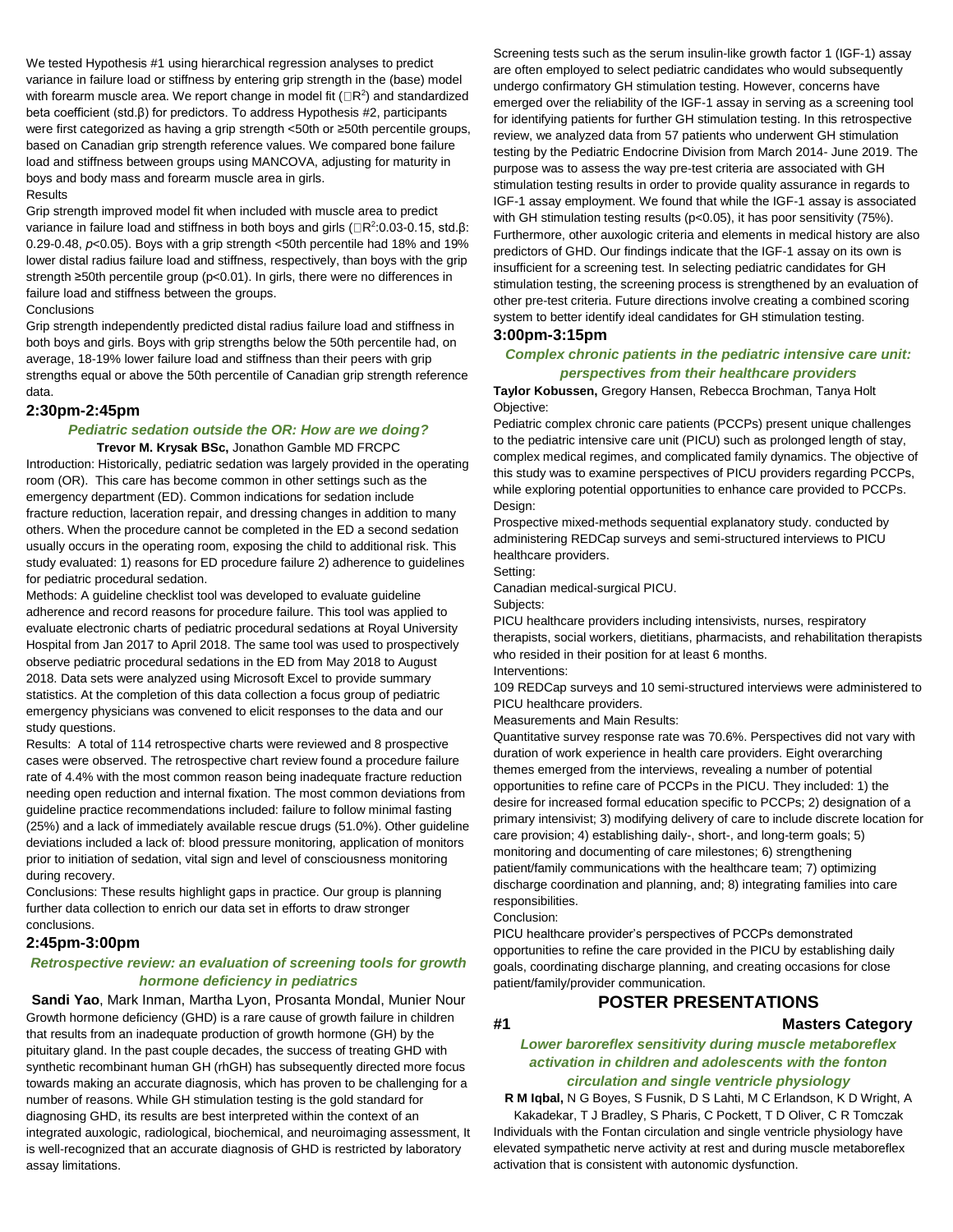Adults with the Fontan circulation also show reduced baroreflex sensitivity (BRS); however, there is limited understanding of BRS in children or adolescents with the Fontan circulation. In healthy adults, BRS decreases with increased sympathetic nerve activity during isometric handgrip exercise, but not during isolated muscle metaboreflex activation. The effect of handgrip exercise and muscle metaboreflex activation on BRS in children and adolescents with the Fontan circulation is currently unknown. PURPOSE: We tested the hypothesis that BRS is lower at rest and less responsive during handgrip exercise and postexercise circulatory occlusion (PECO) in children/adolescents with the Fontan circulation compared to healthy controls. METHODS: Eight children/adolescents with the Fontan circulation (12  $\pm$  2 yrs; 3 males) and 8 healthy controls (13  $\pm$  4 yrs; 5 males) were studied. Continuous heart rate (ECG) and non-invasive blood pressure (Finometer® MIDI) were recorded during 3-min of resting baseline, 2 min of isometric handgrip exercise at 30% of maximal voluntary contraction, and 3-min of PECO. Continuous heart rate, systolic blood pressure, and diastolic blood pressure signals were analyzed using the BRS Analysis software (Nevrokard, Slovenia, 2018) to yield average BRS values during rest, handgrip, and PECO for each group. Differences between groups and across conditions were assessed using two-way repeated measures  $(2 \times 3, \text{ group} \times \text{condition})$ ANOVA. P<0.05 was considered significant. RESULTS: There was a significant group × condition interaction for BRS (P<0.001). BRS was lower in children/adolescents with the Fontan circulation vs. healthy controls at rest (13  $\pm$ 8 vs.  $38 \pm 10$  ms/mmHg; P<0.001) and during PECO (18  $\pm$  17 vs. 37  $\pm$  18 ms/mmHg; P=0.044), but not during handgrip (13  $\pm$  10 vs. 14  $\pm$  6 ms/mmHg; P=0.843). BRS in children/adolescents with the Fontan circulation did not change across conditions (P=0.188). CONCLUSION: Our findings suggest that BRS is lower at rest and has a blunted response during sympatho-excitation in children/adolescents with the Fontan circulation compared to healthy controls. Collectively, our findings indicate potential autonomic dysfunction in children/adolescents with the Fontan circulation.

# **#2 Masters Category**

# *Effects of home-based exercise training on post-exercise peripheral muscle oxygenation in children with congenital heart disease*

**Dana S Lahti,** Corey R Blushke, Charissa Pockett, Timothy J Bradley, Scott Pharis, Scotty J Butcher, Kylee Kosokowsky, Natasha G Boyes, Kristi D Wright, Marta C Erlandson, Corey R Tomczak

A hallmark feature of children with congenital heart disease (CHD) is exercise intolerance, along with slow post-exercise muscle oxygenation recovery. Exercise rehabilitation programs have been shown to improve peak VO2 in children with CHD; however, exercise tolerance is still limited compared to healthy matched controls. Whether exercise training improves post-exercise recovery of muscle oxygenation (as measured by tissue oxygenation index, TOI) in children with CHD compared to healthy children is unknown. PURPOSE: To determine whether a 12-week home-based exercise intervention can improve post-exercise TOI response after peak exercise in children with CHD compared to controls. METHODS: Eight children with CHD ( $f/m = 4/4$ ; mean  $\pm$  SD age: 12  $\pm$  2 yrs) with simple and complex lesions and seven healthy controls (f/m = 3/4; age:  $12 \pm 3$  yrs) were studied. Children with CHD completed a home-based exercise program 3 times/week for 12 weeks, in addition to 6 biweekly in-person sessions. Exercise tolerance was assessed with peak VO2 testing to volitional fatigue on a cycle ergometer, followed by 4 minutes of 20-W recovery. Vastus lateralis TOI was continuously sampled during exercise and recovery via nearinfrared spectroscopy. Post-exercise TOI recovery data was normalized from 0% (end-exercise) to 100% (4 min post-exercise) and data analyzed at set time points to characterize TOI time course changes (0s, 15s, 30s, 60s, 90s, 120s, 180s and 240s). Pre vs. post training changes in TOI were analyzed using paired t-tests. Significance was accepted when P<0.05. RESULTS: Postexercise TOI was significantly lower in CHD pre-training compared to controls at 15s ( $9 \pm 9$  vs. 27  $\pm$  16%; P=0.018) and 30s (32  $\pm$  17 vs. 72  $\pm$  35%; P=0.012). Similarly, post-exercise TOI in CHD after exercise training was significantly lower than controls at 15s ( $9 \pm 7$  vs.  $27 \pm 16$ %; P=0.014) and 30s (36  $\pm 22$  vs. 72 ± 35%; P=0.030). CONCLUSION: Excessive post-exercise impairment in TOI recovery persists after home-based exercise in children with CHD compared to controls.

# *Is arterial stiffness augmented in pediatric heart transplant recipients?*

**S. Singh**, C. Blushke, N. Boyes, D. Lahti, K. Kosokowsky, D. Marciniuk, S.

Butcher, M. Erlandson, K. Wright, S. Pharis, C. Pockett, C. Tomczak Adult heart transplant recipients (HTR) have greater arterial stiffness, despite resolution of the underlying pre-transplant diagnosis. The impaired vascular function may also contribute to the reported impaired exercise tolerance in these patients. Patient age and the duration and sequela of the pre-transplant cardiovascular disorder significantly contribute to the augmented arterial stiffness observed in adult HTR, while the direct role of immunosuppressive therapies is less understood. We tested the hypothesis that despite young age, pediatric HTR will display increased arterial stiffness owing to their significant pre-transplant cardiovascular disease and post-transplant physical inactivity. We also tested the hypothesis that arterial stiffness would be related to exercise tolerance (peak oxygen uptake, VO2). METHODS: Six pediatric HTR (3 females and 3 males;  $10 \pm 3$  years) and 12 age- and sex-matched healthy controls (6 females and 6 males;  $10 \pm 2$  years) were studied. Carotidradial pulse-wave velocity by ECG-gated sequential applanation tonometry was used to determine arterial stiffness. HTR subjects also completed a peak VO2 test by cycle ergometry. Data were analyzed through an independent samples t-test with significance differences being accepted at p< 0.05. RESULTS: Pulse wave velocity was not different between HTR (8.50 ± 1.93 m/s) and the healthy controls  $(8.55 \pm 1.52 \text{ m/s}, P = 0.951)$ . In addition, pulse wave velocity was not related to peak VO2 in HTR ( $r = -0.529$ ,  $P = 0.140$ ). CONCLUSION: Unlike in adult HTR, pediatric HTR have normal arterial stiffness compared to healthy-matched controls, and arterial stiffness was not related to peak VO2 in this pediatric population. These findings suggests that the pre-transplant diagnosis sequela do not unfavorably alter arterial stiffness in young pediatric HTR and that reduced peak VO2 in pediatric HTR is not related to arterial stiffness.

# **#4 Masters Category**

# *Development of a dried blood spot assay for detecting prenatal cannabis exposure in newborns*

**Stephanie Vuong**, Deborah Michel, Richard Huntsman, Andrew W Lyon, and Jane Alcorn

Legalization of recreational Cannabis in October 2018 resulted in increased concerns about potential increase of Cannabis use in pregnant women. Many women mistakenly believe that Cannabis may help to ease their nausea and morning sickness. Due to their high lipophilicity, cannabinoids have the tendency to cross the blood placental barrier, exposing the fetus to the cannabinoids. Cannabinoids, such as tetrahydrocannabinol (THC), act upon type 1 cannabinoid receptors, which are located in the central nervous system. In the fetal stage, the brain is still undergoing development, therefore, exposure to Cannabis can lead to long-term neurological impairments. All newborns in Saskatchewan are required to have a heel prick test/dried blood spot test to detect for any congenital metabolic disorders. The requirement of a dried blood spot test from newborns makes it easily accessible to detect for prenatal exposure to Cannabis. Liquid chromatography-tandem mass spectrometry will be used for the quantitative analysis of cannabinoids in the dried blood spots for its sensitivity and selectivity.

Mass spectrometry can be affected by major endogenous components found in blood matrices, such as plasma proteins, phospholipids, and red blood cells. These endogenous components can potentially interfere with the quantitative analysis of cannabinoids, leading to inaccurate measurements. It is crucial to remove these endogenous components from the sample. Typical blood sample cleanup includes liquid-liquid extraction or solid phase extraction, however, these techniques are expensive, time-consuming and require method development. A recent technique has been developed that is efficient yet as effective as solid phase extraction for the removal of plasma proteins, phospholipids, and red blood cells. The Agilent Captiva EMR-Lipid device is a 96-well plate containing a filter and lipid sorbent that has the ability to capture high molecular weight components (plasma proteins and red blood cells) and selectively bind to phospholipids, allowing the filtrate to be free of these endogenous components. Avoidance of these potential interferences will lead to better sensitivity and selectivity of the analytes.

# **#3 Masters Category**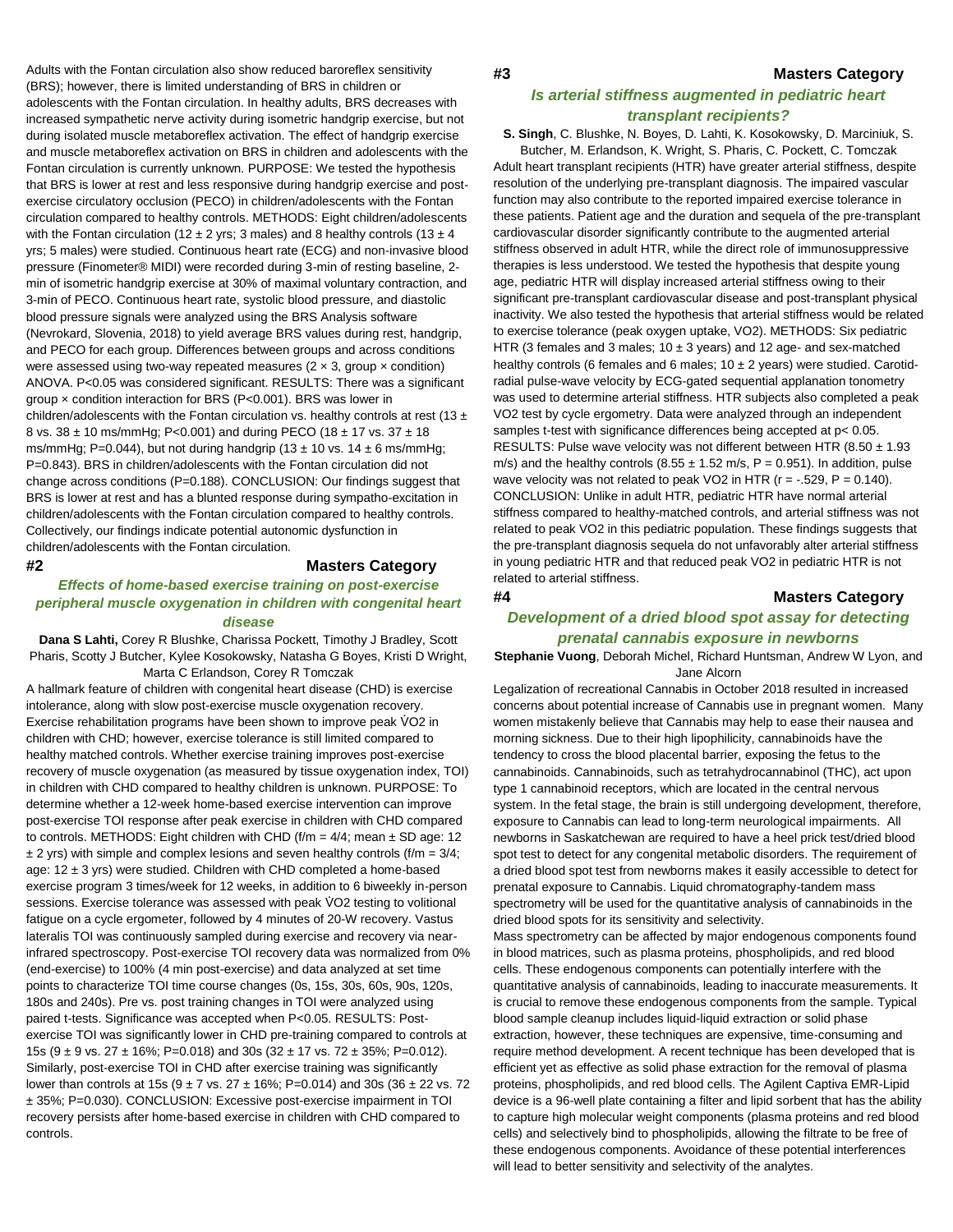An LC-MS/MS method has been established and will be used to detect for cannabinoids in the newborn dried blood spots and to compare the prevalence of prenatal Cannabis exposure in Saskatchewan pre-legalization and post legalization of recreational Cannabis. We are at the final stages of developing the LC-MS/MS method and will subsequently follow with method validation.

# **#5 Undergrad-Health Sciences Category**

# *Cardiovascular responses to the exercise pressor reflex in pediatric heart transplant recipients*

**Corey R Blushke,** Natasha G Boyes, Dana S Lahti, Kylee Kosokowsky, Darcy Marciniuk, Scotty J Butcher, Marta C Erlandson, Kristi D Wright, Scott Pharis, Charissa Pockett, Corey R Tomczak

Pediatric heart transplant recipients (HTR) have reduced exercise tolerance despite normal systolic ventricular function. A slower heart rate adaptation to exercise in HTR due to cardiac denervation is commonly observed in HTR patients, which explains, in part, the exercise intolerance. We tested the hypothesis that the cardiovascular response to exercise pressor reflex activation from handgrip exercise would be blunted in HTR. Methods: Six pediatric HTR (3f/3m; mean±SD, 10±3 yrs) and five healthy-matched controls (CTL; 3f/2m; 10±2 yrs) were studied. After 3 min of resting baseline, subjects performed 2 min of isometric handgrip (HG) exercise at 40% maximal voluntary contraction, followed by 3 min post-exercise circulatory occlusion (PECO). Beat-by-beat mean arterial pressure, heart rate, and modelflow stroke volume and cardiac output were recorded. Data were analysed as the change (Δ) from rest using two-way repeated measures ANOVA ( $2 \times 3$ ; group  $\times$  condition) and Holm-Sidak multiple comparisons analysis. Significance was accepted at P<0.05. Results: Mean arterial pressure increased in HTR (Δ17±15 mmHg) and CTL (Δ13±16 mL) during HG (P<0.001) and remained elevated above baseline during PECO (HTR: Δ10±10 mmHg; CTL: Δ11±9 mmHg; P<0.05), with no between group differences. Heart rate did not significantly increase during HG in HTR (Δ4±5 bpm, P=0.235) but did in CTL (Δ14±11 bpm, P<0.001), and was 9 bpm lower in HTR vs CTL (P=0.005). Heart rate was not different during PECO from rest in HTR and CTL. Stroke volume increased in HTR (Δ3±1 mL) and CTL (Δ3±3 mL) during HG (P<0.001) and remained elevated above baseline during PECO (HTR: Δ3±2 mL; CTL: Δ4±3 mL; P<0.001), with no between group differences. Cardiac output did not significantly increase during HG in HTR (Δ0.34±0.21 L/min, P=0.074) but did in CTL (Δ0.71±0.54 L/min, P<0.001), and was 0.37 L/min lower in HTR vs CTL (P=0.035). Cardiac output was not different during PECO from rest in HTR and CTL. Conclusions: Owing to the impaired heart rate response during handgrip exercise, cardiac output was lower in pediatric HTR compared to healthy-matched controls in response to exercise pressor reflex activation.

# **#6 Undergrad-Health Sciences Category**

# *Understanding the physical activity experiences of girls who are newcomers to Canada*

### **Sami Leung**, Dr. Louise Humbert

Introduction. The number of newcomers coming to Canada has increased in the last few years. In Canada, 60% of newcomers come from China and India and many of these newcomers are families with children. Newcomers to Canada tend to have lower physical activity levels when compared to their nonnewcomer counterparts. Physical activity has numerous benefits for people of all ages and for newcomers, participation in physical activity has been shown to, ease the stress associated with settlement issues. Participating in physical activity allows newcomer children to develop friendships both within and outside of their cultural group. While the benefits of physical activity are widely known what is unknowns are the physical activity experiences of children who are newcomers to Canada and in particular the experiences of girls. Purpose. This study sought to investigate the barriers and facilitators that newcomer girls in Canada face when engaging or attempting to engage in physical activity. Two research questions guided this study: (1) what barriers to physical activity do newcomer girls aged six to ten experience and (2) what facilitators to physical activity do newcomer girls aged six to ten experience. Methods. A multiple case study approach was used in this study. Participants (n=3) were recruited from an after-school program run by the Saskatchewan Intercultural Association (SIA) organization in Saskatoon. Data was collected using one-on-one semi-structured interviews, coded by hand, analyzed for themes, and transcribed into infographics.

Results. Three themes emerged after data analysis. The first theme, "Parents", described how different family structures could facilitate and/or inhibit the physical activity experience of the participants. The second theme, "Weather, discussed how various weather conditions can be both a facilitator and/or inhibitor to a participant's physical activity experience. The third theme, "School Environment: Curricular Activities and Non-Curricular Activities," described the role that the neighborhood school played in both facilitating and/or inhibiting the physical activity experiences of newcomer children. Conclusion. The findings indicated that newcomer girls between the ages of six to ten are influenced by three barriers and facilitators: their parents, weather conditions and their school environment which includes noncurricular and curricular activities. These are similar to findings of the barriers and facilitators experienced by their non-newcomer counterparts. Because the voices of the participants were used the results from this study may help future organizations and researchers develop appropriate physical activity programs for these newcomer youth and children.

# **#7 Undergrad-Health Sciences Category** *Exploring the development of fundamental motor skills in a child with autism*

### **Hailey Brown**, Dr. L. Humbert

Introduction: Autism Spectrum Disorders affect approximately 1 in 66 Canadian children, more commonly males (Public Health Agency of Canada, 2018). Children with ASD experience deficits in three main domains: social, communication, and behavior; however, an emerging body of literature supports that they also experience deficits in motor skills (Staples & Reid, 2010; Lloyd, Macdonald, & Lord, 2011; Berkely, Zittel, Pitney, and Nichols, 2001). The motor skill deficits children with autism experience are apparent in their performance of fundamental motor skills (FMS) (i.e., running, jumping, throwing). Deficits in FMS proficiency are concerning as FMS are often considered as a prerequisite to participation in physical activity in children and youth, and having the necessary skills to participate with others in physical activity is an important component of physical activity participation (Stodden et al., 2008; Department of Education, 1996).

Purpose: To explore the impact of an intervention designed to increase the development of FMS in a child with autism.

Methods: The student researcher designed and delivered a home-based program to develop FMS in a single participant (Kyle). Trained research assistants used Ulrich's (2000) Test of Gross Motor Development 2nd Edition (TGMD-2) to assess Kyle's FMS proficiency pre and post-program. Semistructured interviews were conducted before and after the intervention with Kyle's physical education teacher and educational assistant. Field notes were also used as part of the qualitative data.

Results: The quantitative results suggest minimal changes in Kyle's FMS proficiency after the program's completion; however some changes were observed in the raw scores. Three themes emerged from the qualitative data. "Recognizing and supporting individuality" describes the importance for educators to learn each child's unique challenges, abilities, and motivators within a physical activity environment. "Rethinking visual self-stimulation" supports the use of integrating sensory stimulation into physical activity programs. "FMS development: a road to inclusion" emphasizes the importance of FMS development for children with autism to become integrated in social settings.

Conclusion: More research is needed to investigate the efficacy of developing FMS in children with autism using home-based programs. Designing individual programs that reinforce a child's specific areas of interests as well as including activities that integrate a child's preferred sensory stimulations may increase engagement in both the home based program and physical activity in general. Developing FMS is important for all children, however, for children with autism it may be a critical strategy to promote social inclusion; particularly in boys with autism.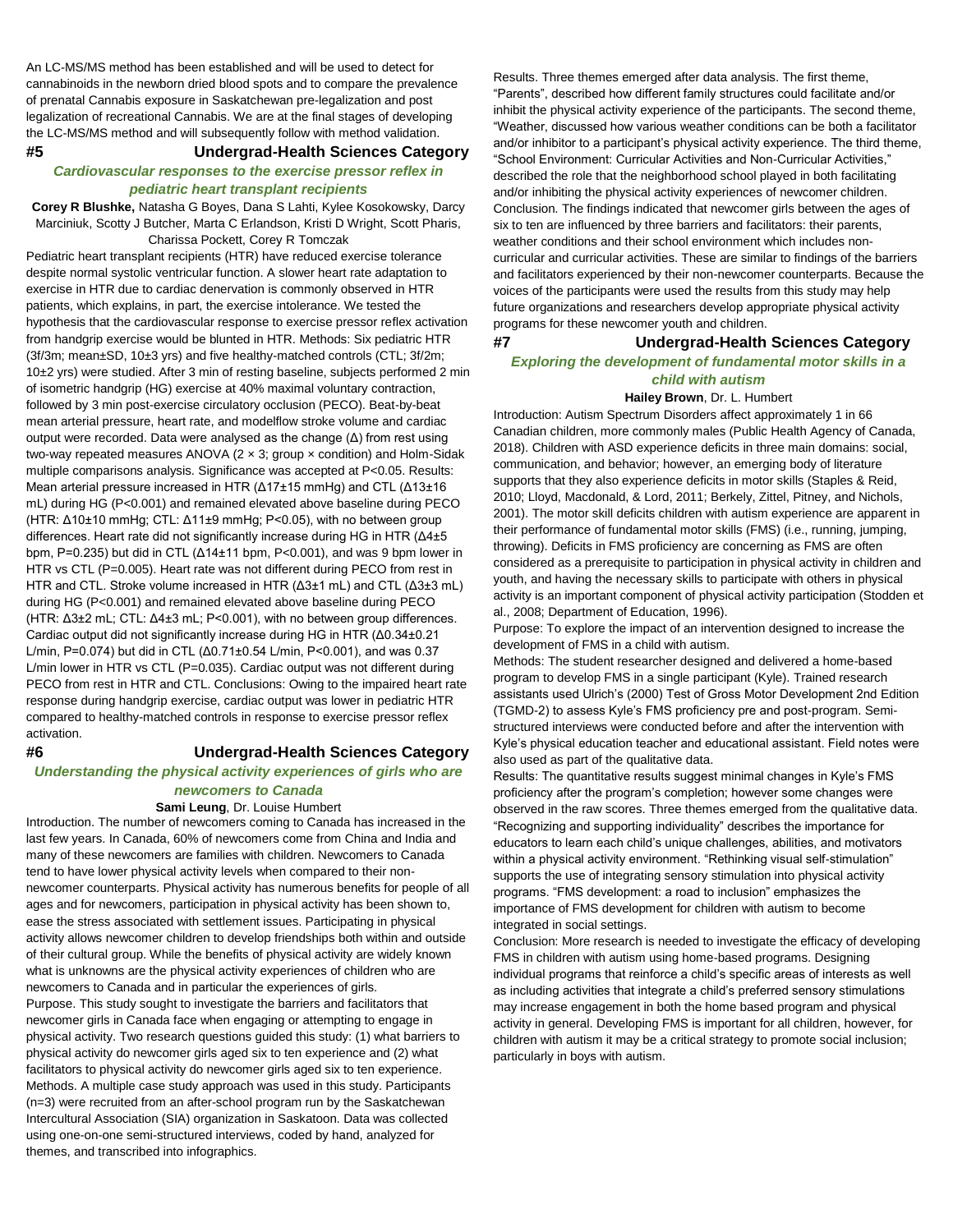# **#8 Undergrad-Health Sciences Category**

# *Effect of a 12-week fundamental skill intervention on the physical literacy levels of children with congenital heart disease*

**Matthew Chapelski**, Ashley Libke, Dana Lahti, Corey R. Tomczak, Kristi Wright,

Charissa Pocket, Tim Bradley, Scott Pharis, Marta C Erlandson Introduction: Children with congenital heart disease can struggle to reach the recommended daily physical activity levels in part because they lack the confidence and competence to be physically active. Not reaching these guidelines can be detrimental to both their short- and long-term health. Physical literacy assesses how competent and confident an individual is in their physical function. Improving a child's physical literacy may give them the competence, confidence, and motivation to live an active lifestyle thus impacting their health and well-being.

Purpose: The purpose of this study was to assess if a 12-week intervention is effective in increasing the physical literacy of children with congenital heart disease.

Methods: Seven participants, 8-16 years of age, had their physical literacy assessed pre and post intervention. The battery of PLAY Tools were used to assess the participants' physical literacy. The PLAYself was used to assess the child's perception of their physical literacy. The PLAYparent was given to their parents to assess the parents' perception of their child's physical literacy levels. The PLAYfun was used to test 18 fundamental skills divided into five movement domains (running, locomotion, upper body object control, lower body object control and balance) which provides an overall physical literacy score. A higher physical literacy score relates to greater competence and confidence. The intervention involved six bi-weekly sessions that consisted of fundamental movement skill practice such as: object control, locomotion and balance activities. Percent change and paired t-tests were run to compare pre and post values.

Results: All PLAYfun domain scores increased. A significant increase (p < 0.05) was seen in the PLAYfun locomotor, upper body object control, and their overall physical literacy score. There was also a significant increase in confidence and comprehension of the balance domain. All other domains' confidence and comprehension increased; however, none were significant. The PLAYself and PLAYparent results all increased; however, none were significant. Conclusion: Our findings show that a 12-week intervention improved the physical literacy levels of the participants. These findings are similar to other

physical literacy interventions in health individuals that have founds increases in physical literacy levels after an intervention. As children with congenital heart disease are at an increased risk of physical inactivity, physical literacy development provides an exciting opportunity to increase physical activity and potential health benefits in this at-risk population.

# **#9 Undergrad-Health Sciences Category**

*Post-exercise oxygenation uptake and muscle oxygenation in pediatric heart transplant recipients and healthy matched children*  **Kylee Kosokowsky,** Natasha G. Boyes, Dana S. Lahti, Corey Blushke, Darcy

Marciniuk, Scotty J. Butcher, Marta C. Erlandson, Corey R. Tomczak Background: Pediatric heart transplant recipients (HTR) have reduced exercise tolerance and peak oxygen uptake (VO2) values are 57-73% of age-predicted norms. Slow post-exercise VO2 and muscle oxygenation recovery are related to exercise intolerance. However, despite clear exercise tolerance limitations and post-exercise fatigue, VO2 and muscle oxygenation during recovery responses are unknown in this population.

Purpose: We tested the hypothesis that both post-exercise VO2 recovery and muscle oxygenation recovery would be slower after peak exercise in pediatric HTR compared to controls.

Methods: Five pediatric HTR (age =  $10.6 \pm 3.0$  years) and six healthy controls (age =  $11.7 \pm 2.7$  years) performed cycle ergometry to peak exercise followed by 5 minutes of 20-W cycle recovery. Pulmonary VO2 and muscle oxygenation (vastus lateralis tissue oxygenation index, TOI using near infrared spectroscopy) were sampled continuously during exercise and recovery. Data were linearly interpolated to 1-s intervals, and both VO2 and TOI data were averaged into 5-s and 10-s time bins, respectively. VO2 recovery data were mono-exponentially curve-fitted to yield a recovery time constant (tau). TOI recovery was normalized from 0% (end exercise) to 100% (5 min post-exercise) and data analyzed at set time points to characterize TOI time course changes (0s, 15s, 30s, 60s, 90s, 120s, 180S, 240s, and 300s).

Statistical analyses included independent t-tests for VO2 data and a betweenwithin  $(2 \times 9$ , group  $\times$  time) factorial ANOVA for TOI time course changes. Significance was accepted at p< 0.05.

Results: Recovery VO2 tau was significantly slower in pediatric HTR compared to healthy controls (mean  $\pm$  SD; 68  $\pm$  17 vs. 47  $\pm$  12 s, respectively; p=0.044). There was a significant group × time interaction for TOI recovery (p=0.003) where TOI in HTR was significantly lower compared to controls at 15s (8  $\pm$  8 vs. 46  $\pm$  19%; p=0.003), 30s (22  $\pm$  13 vs. 91  $\pm$  31%; p=0.001), and 60s (47 ± 23 vs. 117 ± 36%; p=0.005).

TOI was not statistically different between groups by 90s onwards (all  $p > 0.05$ ).

Conclusions: Post-exercise VO2 and TOI recovery are blunted in pediatric HTR compared to healthy controls. These findings suggest that non-cardiac factors may contribute to the excessive recovery time following peak exercise in pediatric HTR.

# **#10 Undergrad-Health Sciences Category**

# *Positive allosteric modulation of type 1 cannabinoid receptor in a rat model of childhood absence of epilepsy*

**Anna Maria Smolyakova,** Mariam Alaverdashvili,Quentin Greba,Michael Anderson, Andrew Roebuck, Wendie Marks,Sumanta Garai,Terrance

Snutch, GaneshThakur, John Howland, Robert Laprairie Dysregulation of the endocannabinoid system is involved in the pathophysiology of many forms of epilepsy including absence epilepsy. Absence epilepsy is characterized by generalized thalamo-cortical seizures with short lapses of impaired consciousness, co-morbid anxiety, and an EEG hallmark of >2.5 Hz spike-and-wave discharges (SWD).

The type 1 cannabinoid receptor (CB1R) is a recognized target for antiseizure drugs. In some models of absence epilepsy, CB1R receptor agonists such as WIN55,212-2 are effective in reducing the frequency of SWD for a period of time, however the efficacy is short lived and followed by a late increase in SWD duration. The high doses required for efficacy of CB1R agonists carry negative adverse effects and lead to desensitization of CB1R. In contrast, CB1R positive allosteric modulators (PAM) enhance the efficacy of endogenous cannabinoids without adverse effects. In this study, we chose to use the Genetic Absence Epilepsy Rats from Strasbourg (GAERS) model. Our goals were (1) to characterize the endocannabinoid system in this model and (2) determine whether the CB1R PAMs GAT211 and GAT229 effected the epileptic phenotype of this model.

CB1R protein levels and radioligand binding were lower in the motor cortex – but unaffected in the thalamus and hippocampus – of GAERS compared to non-epilpetic controls. Similarly, levels of the GABA-synthesizing enzyme GAD67 were lower in the motor cortex of GAERS compared to non-epilpetic controls. Seizure occurrence, seizure duration, and anxiety were reduced in GAERS following single i.p injection of the CB1R PAMs GAT211 or GAT229 (1, 3, or 10mg/kg). Therefore, CB1R deficits in the motor cortex may contribute to the propagation of seizures in absence epilepsy and CB1R PAMs may alleviate seizures through normalization of synaptic transmission.

# **#11 Undergrad-Health Sciences Category** *Pediatric cancer: an exploration of the family illness experience through online narratives*

# **Aliya Abbasi**, Meredith Burles, Jill Bally

Childhood cancer refers to cancers that occur between birth and 15 years of age and are typically more aggressive and invasive than cancers common to adulthood. Approximately 910 children are diagnosed with cancer in Canada each year, and 139 children die of the disease. Leukemias, lymphomas and central nervous system cancers represent the largest diagnostic groups. Childhood cancer diagnosis has devastating effects on families due to its lifethreatening nature, and the shifts in familial roles it brings about. Existing research has revealed that childhood cancer has impacts multiple dimensions of family well-being, including persistent feelings of uncertainty, grief, loss of control, and anxiety.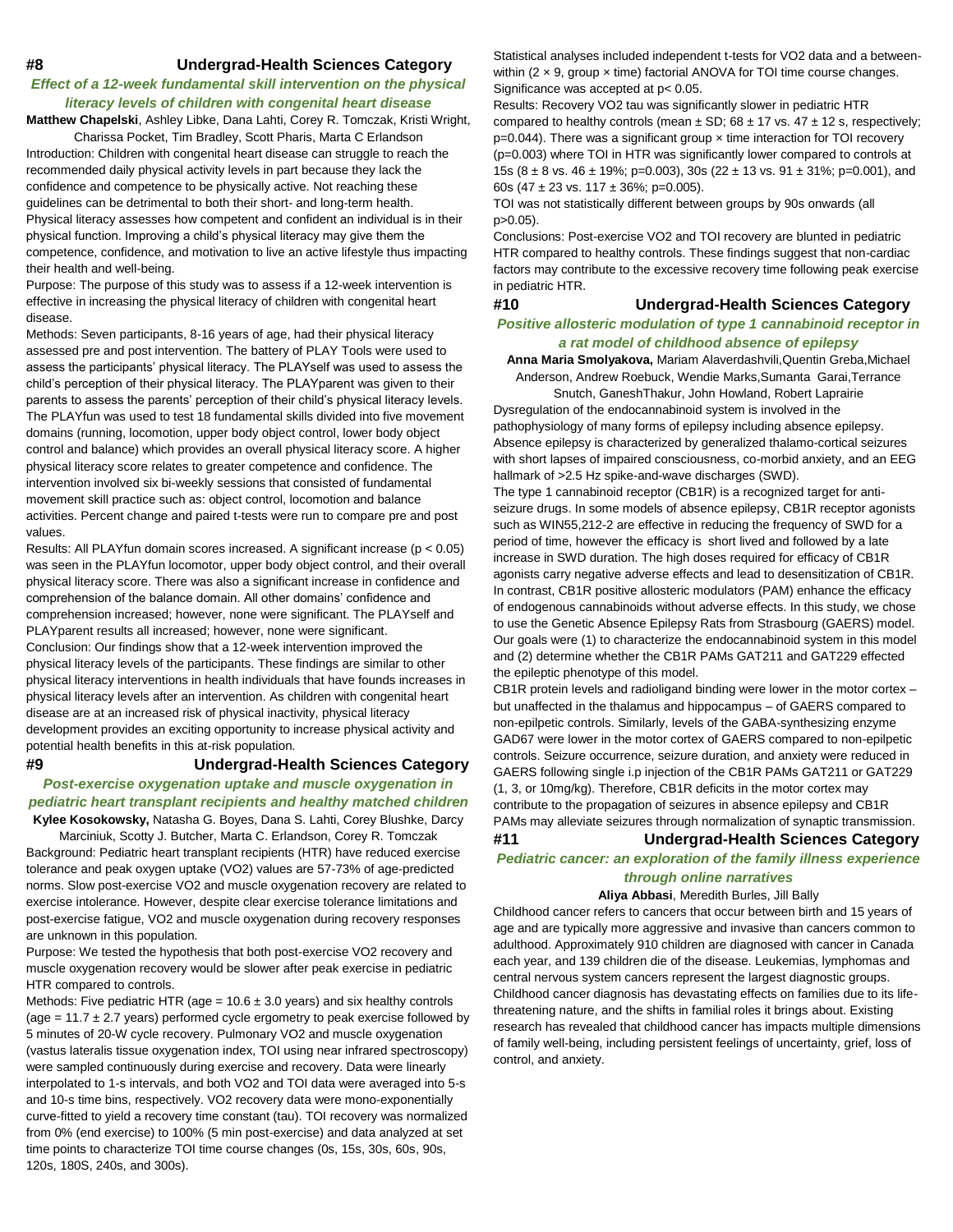Parents and other family members adopt various strategies for coping with these emotions, including seeking information and support. Many parents of children with cancer use the Internet to share narratives about family life with childhood cancer and solicit support from others. However, little research has explored the nature of parents' online narratives of childhood cancer. The objective of this research study is to improve understanding of parent's experiences of caring for a child with cancer, and explore how sharing personal narratives on the Internet supports coping and meaning making. A qualitative approach was used to explore the content of online narratives shared by Canadian parents. Qualitative research promotes improved understanding of a social phenomenon by exploring it naturalistically from the perspective of those who have lived it7. The aim is to examine in-depth how a small number of people have experienced and made sense of certain circumstances, with attention to psychosocial processes and context.

# **#12 Medicine Category**

# *Same day discharge of children less than 3 years of age undergoing tonsillectomy: a combined retrospective review and patient-reported outcomes study*  **Simranjeet Singh,** Farrukh Munshey

Tonsillectomy is one of the most common pediatric surgical procedures performed in Canada. Consensus otolaryngology guidelines from 2011 state that it is highly encouraged to keep children less than or equal to 3 years of age in hospital overnight in light of increased risk of respiratory complications. At the Royal University Hospital in Saskatoon, post-tonsillectomy patients in this age group are occasionally being discharged on the same day of surgery. There is a documented complication rate of 8.8% and an unplanned admission rate of 8% in the literature in such patients. The goal of this study is to perform a retrospective chart review to evaluate local 30-day complication rates, readmission to hospital rates and caregiver satisfaction score amongst patients having tonsillectomy less than or equal to 3 years who are discharged on the same day of surgery.

Measuring our institutional 30-day complication rates, readmission rates and caregiver satisfaction score for this patient population will provide health care providers a marker for the quality of care for these patients. Expected outcomes will include presentations to local anesthesiologists, a national meeting, and publication in a peer-reviewed journal. This knowledge translation is expected to reduce complication rates and lead to improved perioperative management of these children.

We plan a retrospective chart review of all electronic Health Records (eHR) for pediatric tonsillectomies performed in Saskatoon hospitals on children aged 0 to 3 years between June 2017 and December 2018. Follow up phone calls will be made to parents/guardians to inquire about early or late complications and overall satisfaction. Health Records tracks unplanned admissions to hospital, but patient-reported post-procedure complications such as excessive bleeding or respiratory events not leading to readmission, nausea and vomiting, uncontrolled pain, dehydration, or recurrent infection are not coded for easy extraction. Limitations to health records reporting necessitates a telephone follow up to validate the rates of patient-reported complications. The sample size is expected to be around 200. Cases where a telephone follow up is not achieved will be discarded.

The statistical analysis of post-operative complications and unplanned admissions will be used to compare it to those of other institutions in Canada that have different practice profiles for pediatric tonsillectomies.

# **#13 Medicine Category**

# *Optic Nerve Sheath Diameter for Preterm Infants: A Pilot Study*

**Sarah Ardell,** Sibasis Dispal, Tanya Holt, Gregory Hansen Objective: Evaluating intracranial pressure (ICP) in neurocritical care is often necessary to provide prompt, essential treatment. In pre-term infants, early diagnosis and management of raised ICP is important to improve neurodevelopmental outcomes. In this population, invasive ICP monitoring is not recommended, and normative optic nerve sheath diameter (ONSD) data through ultrasonography has yet to be established. Due to decreased gestation, these infants may be at high risk for raised ICP.

Therefore, the aim of this study was to establish normative ranges of ONSD in this population, so that ultrasonography can be used as a clinically relevant monitoring tool for pre-term infants at risk of raised ICP as a rapid, noninvasive tool of assessment.

Methods: Twelve pre-term infants took part in this study (5 female, 7 male). 114 scans were performed on both eyes. The average age was 33(2) weeks gestational age with a range of 29 to 36 weeks and the average weight was 1624(520) grams. A linear array transducer was used, measuring the ONSD 3 mm behind the optic nerve sheath head. The procedure was well tolerated by participants.

Results: Linear regression was used to investigate the relationship between gestational age, weight, head circumference and ONSD. A strong linear relationship was found between gestational age and ONSD, and preliminary normative measurements at each gestational age was established. Interrater reliability demonstrated substantial agreement.

Conclusion: Preliminary results suggest the ONSD increases with gestational age.

## **#14 Medicine Category**

# *Pediatric Pain Audit: What's Not in the Chart* **Alex Senger,** Casey McMahon, Krista Baerg

Although pain is a cause of increased morbidity and mortality in children, pain is typically undermanaged in pediatrics. This cross-sectional study aimed to evaluate pain prevalence, intensity, assessment and treatment in pediatric patients presenting in one of three settings at a Canadian Tertiary Care Centre. Surveys were implemented on three days in the pediatric ward (PW), four in the emergency department (ED) and two in maternal services (MS). Participants were asked to report their pain experiences and management in the preceding 24 hours. The medical record of subjects was reviewed to ascertain knowledge about the child's treatment. Of the 210 children available, 84 completed the survey. Forty-eight percent of the sample was female. Of the PW patients (n=41), 87.8% of age, with 24 patients <10 years of age and 17 patients 10 years of age. Pain was most frequently caused by a needle poke (27.8%), with an average pain scale rating of 6.1/10 (SD=2.1). In the ED (n=23), 78.3% of patients experienced pain, and was most frequently caused by patients 'acute illness, with an average pain scale rating of 7.5/10 (SD=1.9). Participants presenting in the ED ranged in age from <1-18 years of age, with 13 patients <10 years of age and 8 patients 10 years of age. On MS (n=20), 75% of parents indicated that their child experienced pain in the past 24 hours. Ninety-three percent of these painful experiences were caused by needle pokes, which caused an average of 5.4/10 pain (SD=2.7). All patients in MS were less than 1 year of age. Overall, pain medicine was indicated to be the most helpful pain management strategy, with a mean effectiveness of 8.4/10 (SD=2.1). The most commonly prescribed analgesics were acetaminophen, ibuprofen and morphine. Prior to needle pokes, topical lidocaine was sued in only 9 of the 41 participants on the PW, despite children rating the cream a 7.4/10 (SD=2.7) for helpfulness. The study results demonstrate considerable pain management deficits, despite a hospital pain policy. It is recommended that the Health Authority update their pain policy and make topical lidocaine cream available to all pediatric patients for needle pokes.

# **#15 Medicine Category**

# *Assessment of a job aid for pain management at pediatric blood collection*

# **Madeline E. Parker,** Casey McMahon, Krista Baerg

Pain arising from venipuncture is a source of significant distress for children and their families. Although commonly regarded as benign, its lasting effects include the development of needle-fear and sensitization to future painful stimuli through long-term alterations in nociceptive neural processing. Despite its documented impact on child health, needle-pain remains undertreated. This has been attributed to healthcare professionals' biases, such as the misconception that analgesia interferes with occupational efficiency, as opposed to a lack of safety or cost-effectiveness of available methods of pain control.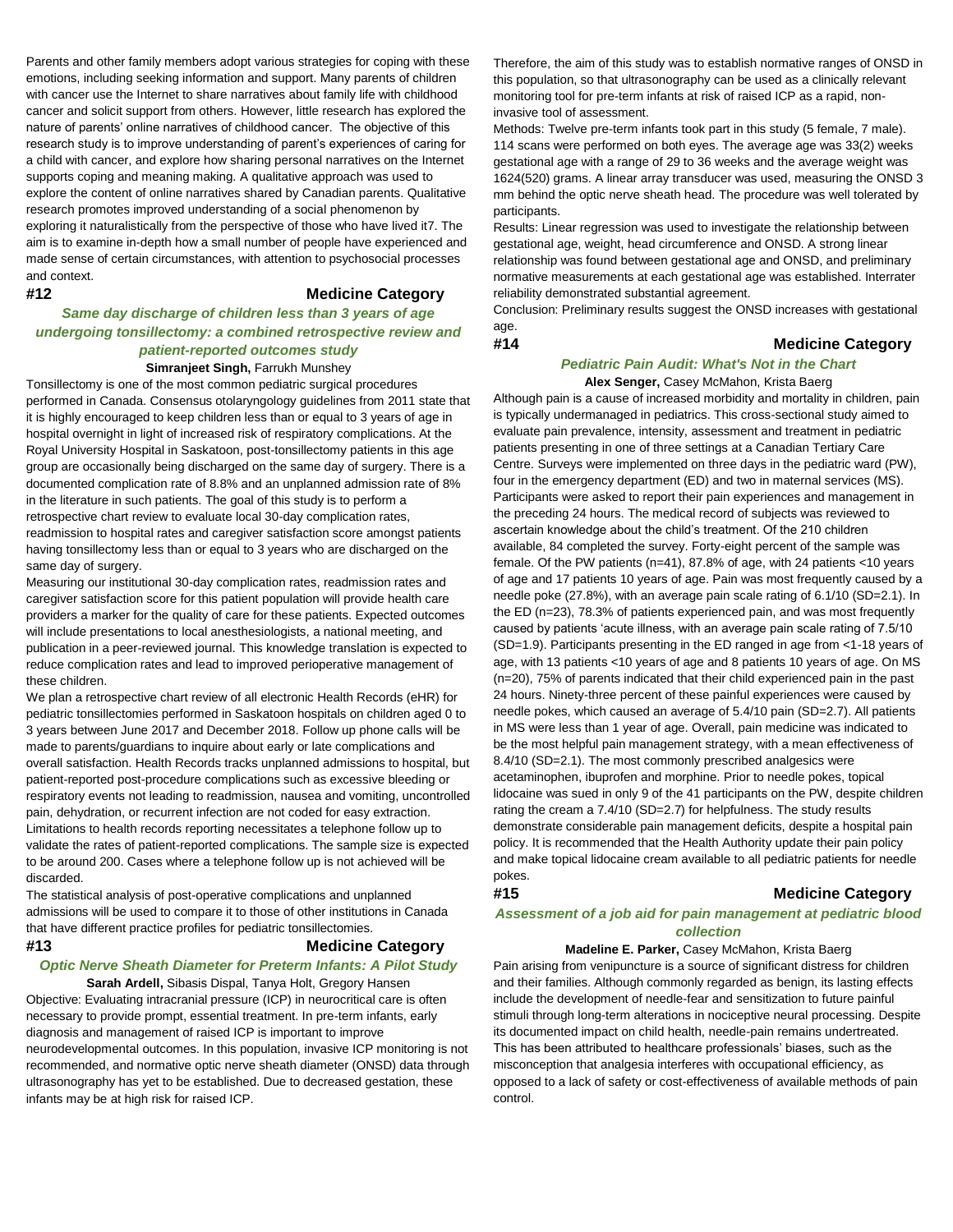This study examines the impact of the Job Aid Form (JAF), a quality improvement initiative implemented at the Selective Test Center at Royal University Hospital in December 2017. To increase the use of validated methods of pain control by phlebotomists, JAF mandates that they offer all pediatric outpatients (<18 years) developmentally appropriate positions of comfort, distractions, and 4% topical lidocaine prior to venipuncture. All procedures are documented by the phlebotomists on a JAF, which also contains a script for procedure standardization. A secure, online survey system was used to assess the impact of the JAF on 65 patients/caregivers and 26 phlebotomists. Patients ranged from <1-18 years and were subdivided into the following age groups on the basis of developmentally-appropriate pain management strategies: <1 (n=16), 1-6 (n=24), >6 (n=25). Patients with lower pain scores (≤ 4) reported more frequent use of positions of comfort and topical lidocaine. Patient/caregivers were satisfied with blood draw, with 96% providing positive feedback. Similarly, implementation of the JAF was associated with a positive shift in phlebotomist job satisfaction (p=0.02). These data support existing research demonstrating that both pediatric patients and healthcare providers benefit from pain control, while providing evidence in support of the JAF as a novel framework by which this can be achieved. Future research should address the expansion of the JAF to include other validated methods of pain control, such as oral sucrose.

# **#16 Medicine Category**

# *Neonatal sulfhemoglobinemia treated with an exchange transfusion: a case report*

**Sivapatham G,** Stammers D

This case describes the diagnosis in a neonate with an underlying diagnosis of cystic fibrosis. Sulfhemoglobinemia develops from the binding of a sulfur atom to hemoglobin, thus reducing the oxygen carrying capacity and therefore leading to hypoxia. In this case, the underlying cause was thought to be related to bacterial overgrowth secondary to meconium ileus and/or the use of N-acetylcysteine for bowel irrigation. Sulfur-producing gastrointestinal bacteria as well as medication interactions with drugs such as N-acetylcysteine and metoclopramide have been implicated in several cases of sulfhemoglobinemia in children. In this case, the patient was successfully treated with a red blood cell exchange transfusion. It is essential to consider a broad differential diagnosis that includes dyshemoglobinemias in the setting of reduced oxygen saturation by pulse oximeter that is unresponsive to supplemental oxygen. Furthermore, treatment with a red blood cell exchange transfusion appears to be an effective treatment

for sulfhemoglobinemia.

# **#17 Medicine Category**

# *A Clinical Audit of Fetal ECHO in Saskatchewan*

**Jennifer Wong,** Jocelyne Martel, Kristine Mytopher, Lara Wesson, Adewumi Adenlawo, George Carson, Ashok Kakadekar, Kandice Mah, Gitanjali Mansukhani, Tim Bradley.

BACKGROUND: Congenital heart disease (CHD) is the leading cause of infant mortality due to birth defects. Prenatal diagnosis of CHD by fetal echocardiography (ECHO), is associated with better outcomes and decreased healthcare costs, while low socioeconomic status and rural living is associated with worse outcomes of CHD and lower rates of prenatal diagnosis. Fetal ECHO also provides early access to prenatal counseling regarding further pregnancy management, assists with decision-making on the mode, timing and location of delivery and allows for the optimization of postnatal management. In Saskatchewan, there are only two centres in Saskatoon and Regina that offer fetal ECHO. The aim of this study was to determine if geographical location and other social determinants affect accessibility to fetal ECHO in Saskatchewan. METHODS: All the fetal ECHO that have been performed in Saskatchewan were identified from our existing ECHO databases and electronic medical records. Data was collated on: indication for fetal ECHO; maternal age, place of residence and postal code; other maternal factors such as gravidity and parity, obstetrical history, medical history and medications, cigarette, alcohol and drug use during pregnancy; gestation at the time of fetal ECHO; fetal ECHO diagnosis; and the fetal management plan and recommendations after delivery.

RESULTS: Between 1Jan2011-27Jun2018, 872 in Saskatoon and 314 fetal ECHO were completed. The indications for fetal ECHO were most frequently suspected fetal cardiac abnormality on obstetric ultrasound (313; 26%), or screening due to a family history of CHD in a first-degree relative (263; 22%), but screening due to maternal pre-existing diabetes with poor control (160; 13%) was also a common indication in Saskatchewan. Mean maternal age was 30±5 years and gestation 28±4 weeks at the time of fetal ECHO. Over one third (444; 37%) had cardiac anatomical abnormalities or arrhythmia detected, often in association with extracardiac diagnoses or genetic syndromes (176; 15%). Most women referred for fetal ECHO lived outside of Saskatoon (332; 28%) or Regina (128; 11%). Cardiac abnormalities appear to be more frequently detected by fetal ECHO in Regina compared with Saskatoon, but this may reflect historical referral patterns with previously the indication for fetal ECHO more frequently due to a suspected fetal cardiac abnormality on obstetric ultrasound in Regina compared with routine screening due to maternal or fetal risk factors in Saskatoon. CONCLUSION: The creation of a provincial database will enable a better understanding of barriers to accessibility to fetal ECHO in Saskatchewan.

# **#18 Medicine Category**

# *Determining accessibility for the Children's Healthy-Heart and Activity Monitoring Program in Saskatchewan (CHAMPS)*

**Megan Gallagher,** Corey Tomczak, Marta Erlandson, Kristi Wright, Charissa Pockett, Scott Pharis, Tim Bradley.

BACKGROUND: With advances in medical and surgical therapy, long-term survival has steadily increased such that now 65% of all patients living with congenital heart disease (CHD) are adults. However, these children with CHD are growing up to be adults at-risk of early-onset acquired cardiovascular diseases, like hypertension and coronary artery disease. The Children's Healthy-Heart and Activity Monitoring Program in Saskatchewan (CHAMPS) brings together a multidisciplinary research team with specific expertise in monitoring cardiovascular health, cardiac rehabilitation and exercise physiology, and in assessing growth and body composition and psychological well-being. The purpose of the CHAMPS program is to design and implement a comprehensive long-term monitoring program of the cardiovascular, physical and psychological health needs of children growing up with CHD. The aim of the current study was to determine, for eligible children with CHD and their families, what are the current barriers and the potential incentives that might affect their willingness to participate in the CHAMPS Program. METHODS: Eligible families, defined as those with a 7-15 year old child with moderate-to-severe CHD currently living in Saskatchewan, were identified from a previous retrospective chart study. A prospective 19-question survey was then created through the SurveyMonkey platform to identify any current barriers and potential incentives to participating in the CHAMPS Program. Children and families were then invited to participate by phone and surveys were emailed for families to complete online.

RESULTS: Sixty-five eligible families were contacted, 8 declined and 57 agreed to be involved, of which 42 (65%) completed the survey. The majority (61%) of parents were unaware that children with CHD are at increased risk of early onset acquired cardiovascular problems. A slim minority (46%) thought their child exercises enough, a majority (78%) thought their child eats a healthy diet, and a slim majority (54%) thought their child receives enough psychological support. Parents identified many barriers to their child's participation in the CHAMPs Program, such as distance to travel, transportation and accommodation costs, plus other responsibilities and childcare. Potential incentives to participate included financial assistance with transport and accommodation costs, plus combining research with clinical visits. Most parents (90%) were willing to be re-contacted about their child participating in the CHAMPs Program.

CONCLUSION: Many families are willing for their child to participate in the CHAMPs Program, but identify distance to travel, financial costs, plus other responsibilities as current barriers, and financial assistance, plus combining research with clinical visits as potential incentives.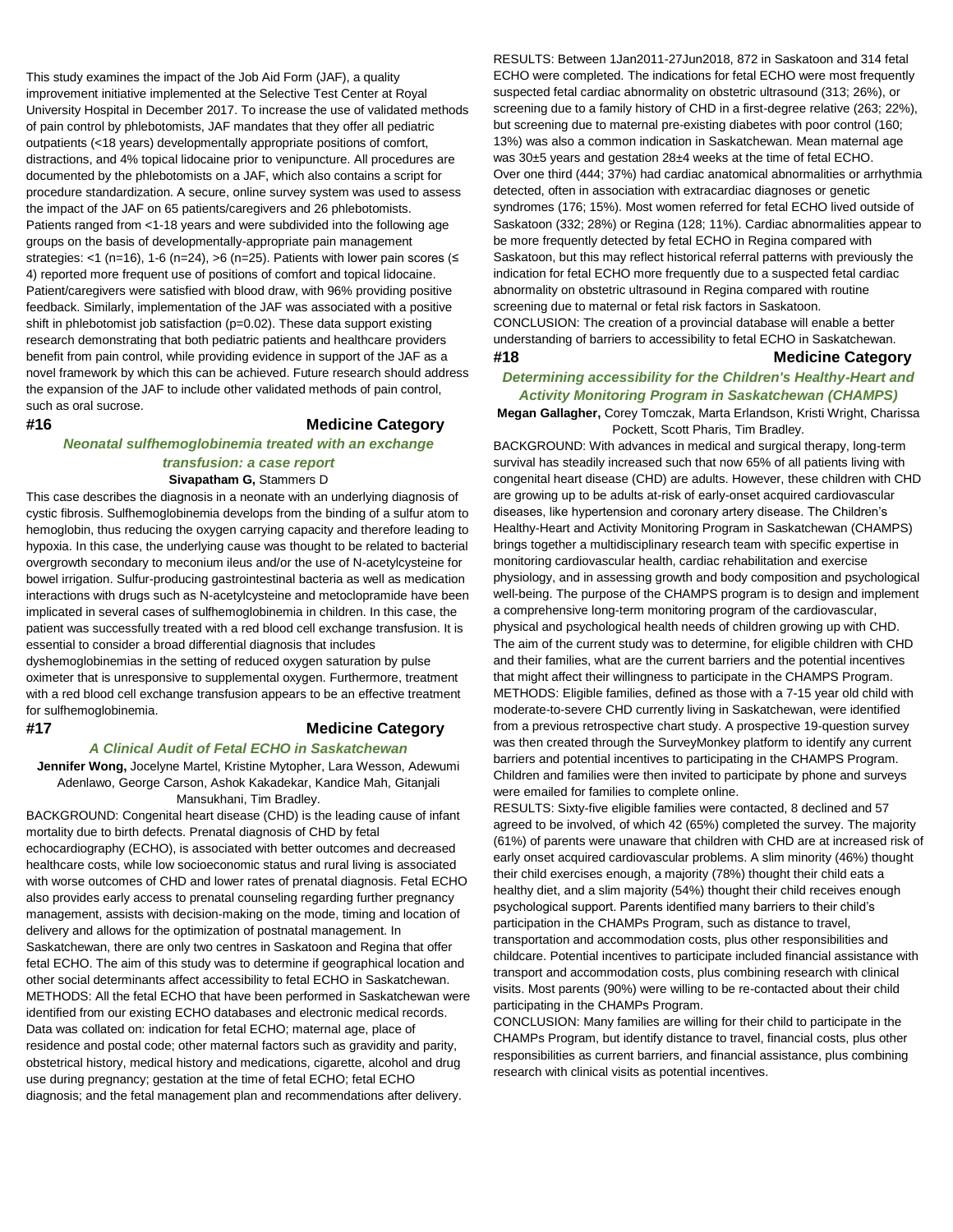# **#19 Medicine Category**

# *Determining clinical phenotype of children with congenital heart disease eligible for the CHAMPS program*

# **Sophie McBean,** Corey Tomczak, Marta Erlandson, Kristi Wright, Charissa Pockett, Scott Pharis, Tim Bradley.

BACKGROUND: Congenital Heart Disease (CHD) is one of most common birth abnormalities worldwide with an incidence approximately 1% of all live births. Advances in medical and surgical therapy have increased long-term survival for children with CHD, where 65% of all patients living with CHD are now adults. Certain CHD subtypes predispose children with CHD to obesity, early onset hypertension and coronary artery disease, so it is important that we proactively recognize and manage these comorbidities in these at-risk patients. The purpose of the CHAMPS program is to design and implement a comprehensive long-term monitoring program of the cardiovascular, physical and psychological health needs of children growing up with CHD. The aim of the current study was to identify children aged 7-15 years old child with moderate-to-severe CHD currently living in Saskatchewan who would be eligible to participate in the CHAMPS program.

METHODS: Eligible participants were identified from a previous retrospective chart study of all children currently followed by the Pediatric Cardiology Clinics in Saskatoon and Regina. Data was collated on: age; sex; date of last clinic; planned follow-up; place of residence, severity of CHD diagnosis and extracardiac diagnoses.

RESULTS: Of children with mild CHD, the majority have subtypes such as atrial septal defects, ventricular septal defects, patent ductus arteriosus, or isolated aortic or pulmonary stenosis. Of children with moderate to severe CHD, the majority have subtypes such as complex CHD requiring biventricular repair or single ventricular palliation, coarctation of the aorta, tetralogy of Fallot, or transposition of the great arteries. One hundred and thirteen patients were identified as eligible for the CHAMPS program with moderate to severe types of CHD. The mean age was 11.5±2.0 years and 68% were males. The mean distance from their place of residence to the Royal University Hospital was 204±157 km, so the majority live over 2 hours' drive away from the Royal University Hospital where their long-term monitoring is mostly provided. CONCLUSION: Future design and implementation of the CHAMPS Program needs to cater for the large number of children with moderate to severe CHD living outside of Saskatoon. Funding will be needed to assist families with transport, accommodation and other costs as an incentive to recruitment and ongoing participation.